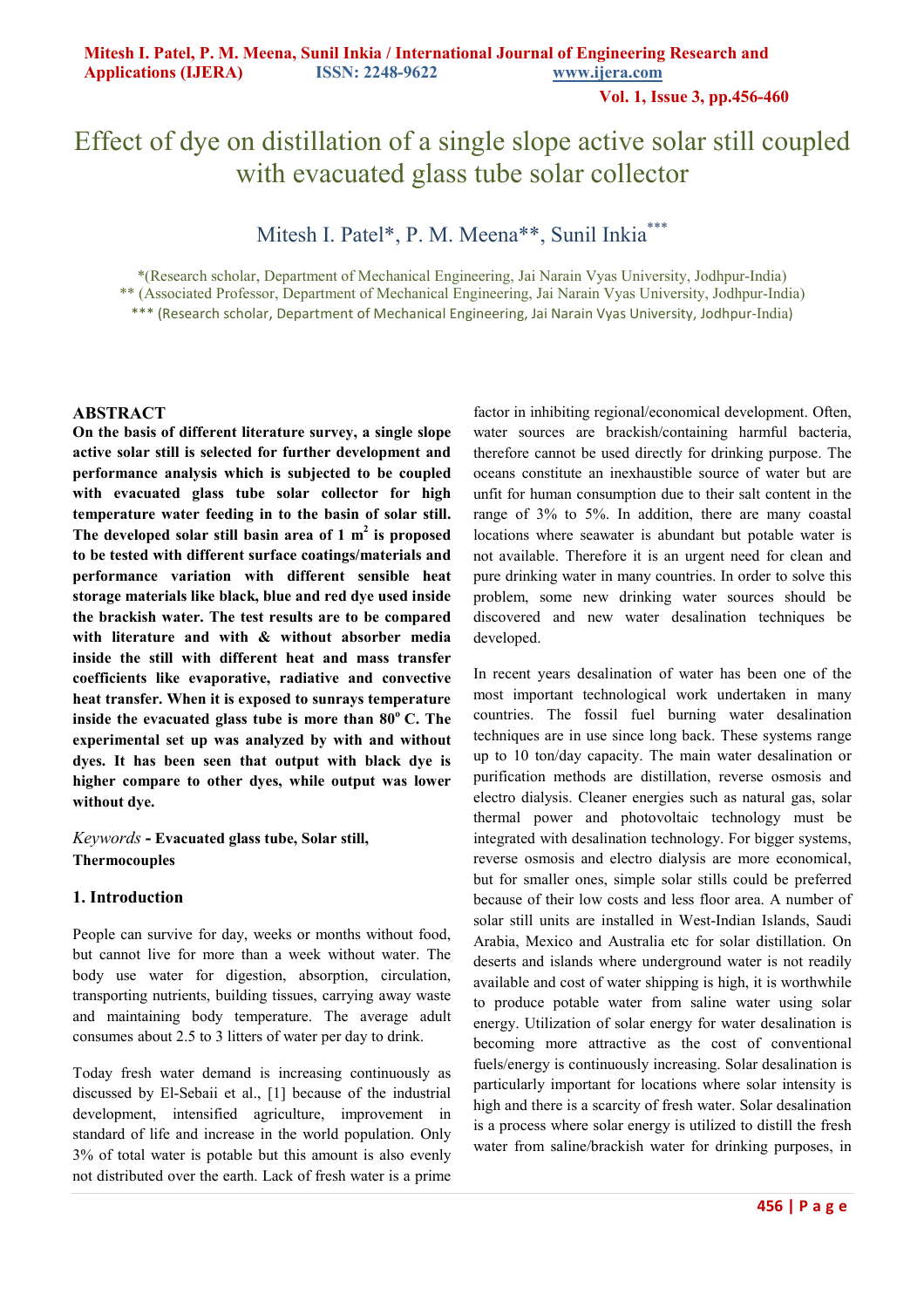#### **Vol. 1, Issue 3, pp.456-460**

charging of the batteries, research laboratories and medical appliances etc.

Prasad and Tiwari, [2] coupled a compound parabolic concentrator (CPC) to the basin of solar still in which additional thermal energy at higher temperature was fed for production of maximum distilled water. This type of system is referred to as an active solar system. From experimental results it was concluded that the rate of thermal energy release increases with increase in glass cover inclination. Hence, optimization of glass cover inclination wais needed for higher yield. This system can produce 7 lpd from  $1m<sup>2</sup>$  of solar still basin area and of CPC.

Boukar and Hannim, [3] compared the effect of desert climatic conditions on performance of a simple solar still with a similar one coupled to a flat plate collector. They tested whole day under clear sky conditions with different depth levels (2.5 to 3.5 cm.) of brackish water. The still productivity in summer varied from 4.01 to 4.34  $1/m^2/d$  for simple basin and 8.02 to 8.07  $1/m^2/d$  for the coupled one. Abdallah *et al.,* [4] used heat absorbing materials in four identical solar stills. The first three stills contained uncoated metallic wiry sponge, coated metallic: wiry sponge and black volcanic rocks. The fourth one used as reference still does not contain any absorbing materials (black painted). The results showed that uncoated sponge has the highest water collection during day time, followed by black rocks and then coated metallic wiry sponges. On the other hand, the overall gain in overnight water collection was 28%, 43% and 60% for coated and uncoated metallic wiry sponges and black rocks respectively.

The thermal performance of a single slope solar still coupled with solar collector using different insulation thickness  $(1, 1)$ 2.5, and 5 cm), solar intensity, overall heat loss coefficient, absorptivity, transmissivity, wind speed, temperature difference between cover and water were studied by Badra (2011) and concluded that overall system efficiency in terms of daily distillate output would increase by increasing the basin water temperature using circulated hot water from the solar collector. Singh, [5] experimented on single slope solar still integrated with solar water heater during low sunshine or cloudy conditions due to distillation process and concluded that water productivity increased up to 120% when solar still basin combined with solar water heater and nocturnal (during night) production contributes up to 14%.

Mamlook and Badran, [6] conducted a study on solar distillation system by fuzzy sets. The study reveals that wind speed, ambient temperature, solar intensity, sprinkler, coupled collector, solar concentration, water depth etc affect on yield of solar still. Badran.et.a1., [7] developed single

slope solar still with reflecting mirrors fixed on interior sides was coupled with a flat plate collector. He found that the daily productivity increased (5310 ml), 36% more than normal still operation (2240 ml) due to coupling with solar collector. He also observed that increased in basin water depth decreases the productivity and still productivity was proportional to the solar radiation intensity. Shanmugan *et al.,* [8] attached booster mirror (acrylic) just above the glass cover of still basin of area  $1m^2$ . The results showed with mirror booster the unit output was 4.2  $1/m^2/d$  at 890 W/m<sup>2</sup> and enhancement was 20 to 26%. Kabeel, [9] studied about the evaporation and condensation surfaces used play important roles in the performance of basin type solar still. In present study, a concave wick surface was used for evaporation and four sides of a pyramid shaped still were used for condensation. The use of jute wick increased the amount of absorbed solar radiation and enhanced the evaporation surface area. A concave shaped wick surface increases the evaporation area due to the capillary effect. Results showed that average distillate productivity was 4.111m2/d and a maximum instantaneous system efficiency of 45% and average daily efficiency of 30% were recorded. An estimated cost of 1 litter of distillate was \$ 0.065 for the presented solar still.

#### **2. Experimental Set Up**



**Fig.1**, Solar still coupled with Evacuated glass Tubes.

In this experimental set up, a single slope passive solar distillation unit is coupled with rows of parallel transparent evacuated glass tubes(EGT), each of which contains an individual absorber tube covered with a selective coating to warm the water additionally prior to sending it to the solar still. An evacuated glass tubes are integrated with the basintype single slope solar still (Fig.1). Water in the basin is passed in to the evacuated glass tubes. The water in the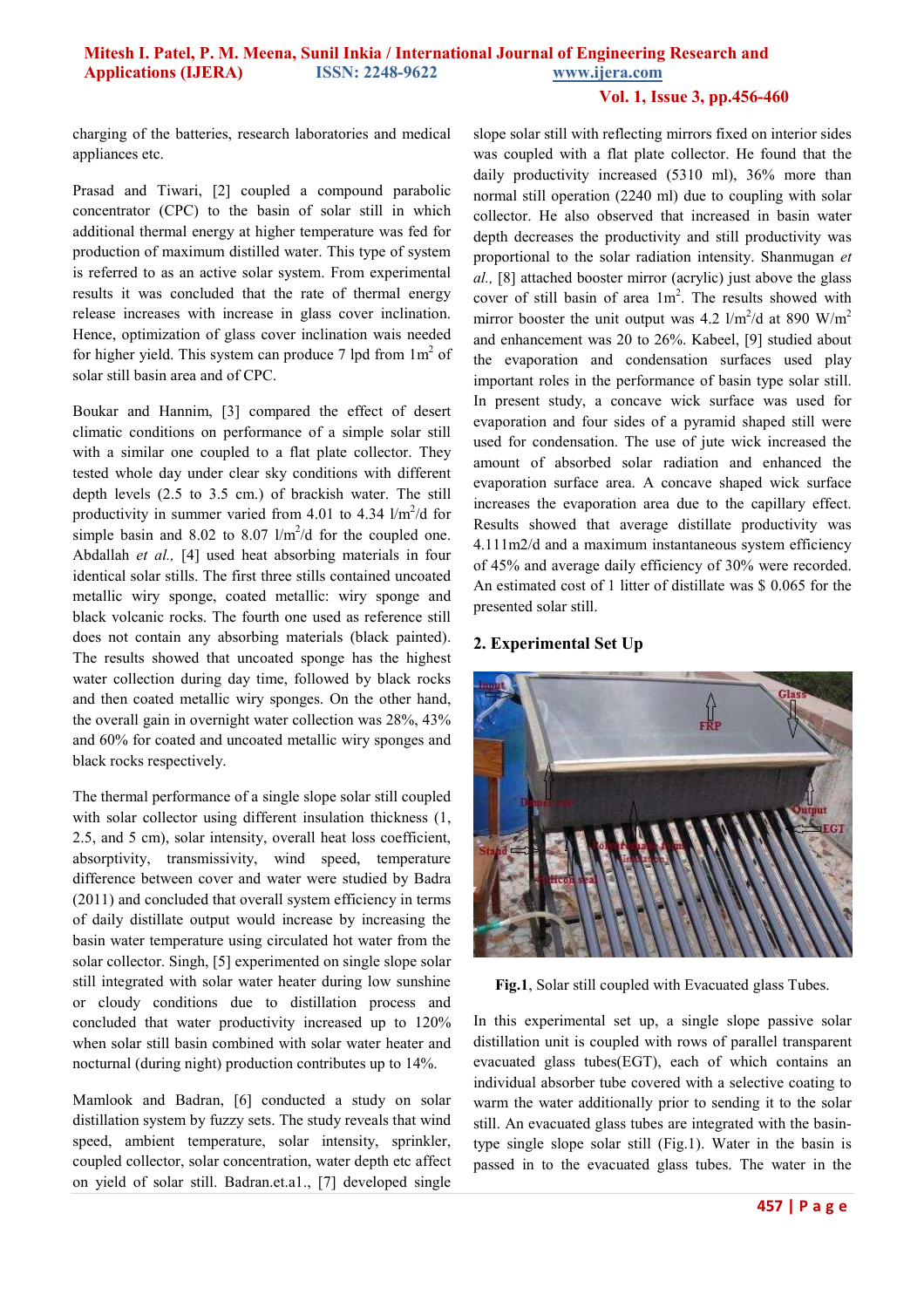# **Mitesh I. Patel, P. M. Meena, Sunil Inkia / International Journal of Engineering Research and Applications (IJERA) ISSN: 2248-9622 www.ijera.com**

#### **Vol. 1, Issue 3, pp.456-460**

basin is heated by the solar energy directly received through the glass cover of the still and the solar radiation passes through the outer glass tube and fluid flowing through the absorber. Evacuated tubes are modular tubes that can be added or removed as the temperature of the hot-water required. Solar still has Fiber reinforced plastic (FRP) painted basin of area of  $1m^2$  filled with brackish water supplied to it from a EGT which preheats the water by use of solar energy, such kind of solar still also called Active Solar still. The evaporating basin is covered by a sheet of toughened glass having 5 mm thickness which allows the sunrays directed to basin. Angle of tilting the glass cover is 38 degree. A trough running along the bottom side of the glass cover ensures the collection of the potable water toward the collection vessel. The glass also holds the heat inside the still for continuing the evaporation of water inside the basin. An inlet pipe is fixed at the rear of the still for feeding the brackish water. Holes were drilled in the body of still to fix the k-type thermocouples (to measure the various temperatures of solar still). An Evacuated glass tube Collector (1500 mm long, 47 mm width and 10 mm thick) has been used to evaporate the water which is inside the basin. Silicon rubber is used as sealant to prevent the heat losses between the solar still and evacuated glass tubes as well as leakage losses. The side walls and base of the solar still are insulated with polyurethane form having thermal conductivity of 0.034  $\text{W/m}^2$  K of 10 mm thick. Upper glass of the solar still is fitted with the dammar roll. A constant Head tank was used to control the brackish water inside the solar still. Depth of water level was maintained 10 cm during the period of investigation work.

#### 2.1. Technical Specification

Table 1: Technical specifications of the solar still

| <b>Specifications</b>      | <b>Dimensions</b> |
|----------------------------|-------------------|
| Inclination of Glass       | $38^\circ$        |
| Basin area, m <sup>2</sup> |                   |
| Glass area, $m2$           | 1.043             |
| Glass depth, mm            | 5                 |
| Number of glass            |                   |
| Material                   | M.S               |
| Material of the paint      | FR P              |

Table 2: Technical specifications of the Evacuated glass tube(EGT)

| <b>Specifications</b>     | <b>Dimensions</b> |  |  |
|---------------------------|-------------------|--|--|
| Inclination of EGT        | $31^\circ$        |  |  |
| Number of EGT             | 14                |  |  |
| Length of EGT, mm         | 1500              |  |  |
| Inner diameter of EGT, mm |                   |  |  |
| Outer diameter of EGT, mm |                   |  |  |

#### 2.2. Experimental condition

The experimental set up has been installed & operated at Mehsana-gujarat (Latitude:23° 35' 58.128". Longitude:72° 23' 29.5188"). from 22-5-2011 to 25-5-2011under clear sky conditions.

#### **3. Result and Discussion**

From above mention experiment Table 3 has been developed.

Table 3: Distill water collection for Clear sky condition.

| Time           | Ambient Temperature, (°C) |                |              | Output of a water collection, (ml) |              |              |              |              |
|----------------|---------------------------|----------------|--------------|------------------------------------|--------------|--------------|--------------|--------------|
| $\overline{ }$ | Day-                      | Day-           | Day-         | Day-                               | Witho        | <b>Black</b> | Blue         | Red          |
| (Hr.)          | 1                         | $\mathfrak{D}$ | 3            | $\overline{4}$                     | ut dye       | dye          | dye          | dye          |
| 7:00           | 28.3                      | 28.0           | 27.8         | 29.5                               | $\Omega$     | $\Omega$     | $\Omega$     | $\theta$     |
| AM             |                           |                |              |                                    |              |              |              |              |
| 8:00           | 29.6                      | 29.2           | 30.0         | 29.8                               | $\mathbf{0}$ | $\mathbf{0}$ | $\mathbf{0}$ | $\mathbf{0}$ |
| AM             |                           |                |              |                                    |              |              |              |              |
| 9:00           | 31.4                      | 31.4           | 30.8         | 31.0                               | 12           | 14           | 15           | 13           |
| AM             |                           |                |              |                                    |              |              |              |              |
| 10:0           | 33.6                      | 34.4           | 34.0         | 33.2                               | 102          | 122          | 126          | 114          |
| 0AM            |                           |                |              |                                    |              |              |              |              |
| 11:0           | 36.0                      | 36.8           | 38.1         | 37.5                               | 550          | 688          | 682          | 616          |
| 0AM            |                           |                |              |                                    |              |              |              |              |
| 12:0           | 38.3                      | 39.0           | 39.3         | 37.0                               | 1305         | 1683         | 1627         | 1488         |
| 0PM            |                           |                |              |                                    |              |              |              |              |
| 1:00           | 40.0                      | 40.7           | 41.2         | 39.6                               | 1854         | 2440         | 2310         | 2169         |
| <b>PM</b>      |                           |                |              |                                    |              |              |              |              |
| 2:00           | 41.6                      | 41.0           | 42.5         | 42.0                               | 2073         | 2765         | 2616         | 2488         |
| PM             |                           |                |              |                                    |              |              |              |              |
| 3:00           | 41.4                      | 41.7           | 42.0         | 41.8                               | 1850         | 2331         | 2351         | 2257         |
| <b>PM</b>      |                           |                |              |                                    |              |              |              |              |
| 4:00           | 41.2                      | 41.5           | 40.8         | 40.0                               | 1285         | 1722         | 1618         | 1564         |
| PM             |                           |                |              |                                    |              |              |              |              |
| 5:00           | 40.2                      | 41.1           | 40.5         | 39.7                               | 795          | 1049         | 988          | 946          |
| PM             |                           |                |              |                                    |              |              |              |              |
| 6:00           | 38.6                      | 36.8           | 39.2         | 39.0                               | 278          | 359          | 345          | 309          |
| PM             |                           |                | $\mathbf{A}$ | 1.1.1                              |              | 1.11         | 1.21         |              |

Now using data mention in table 3, graph 1 and 2 has been plotted.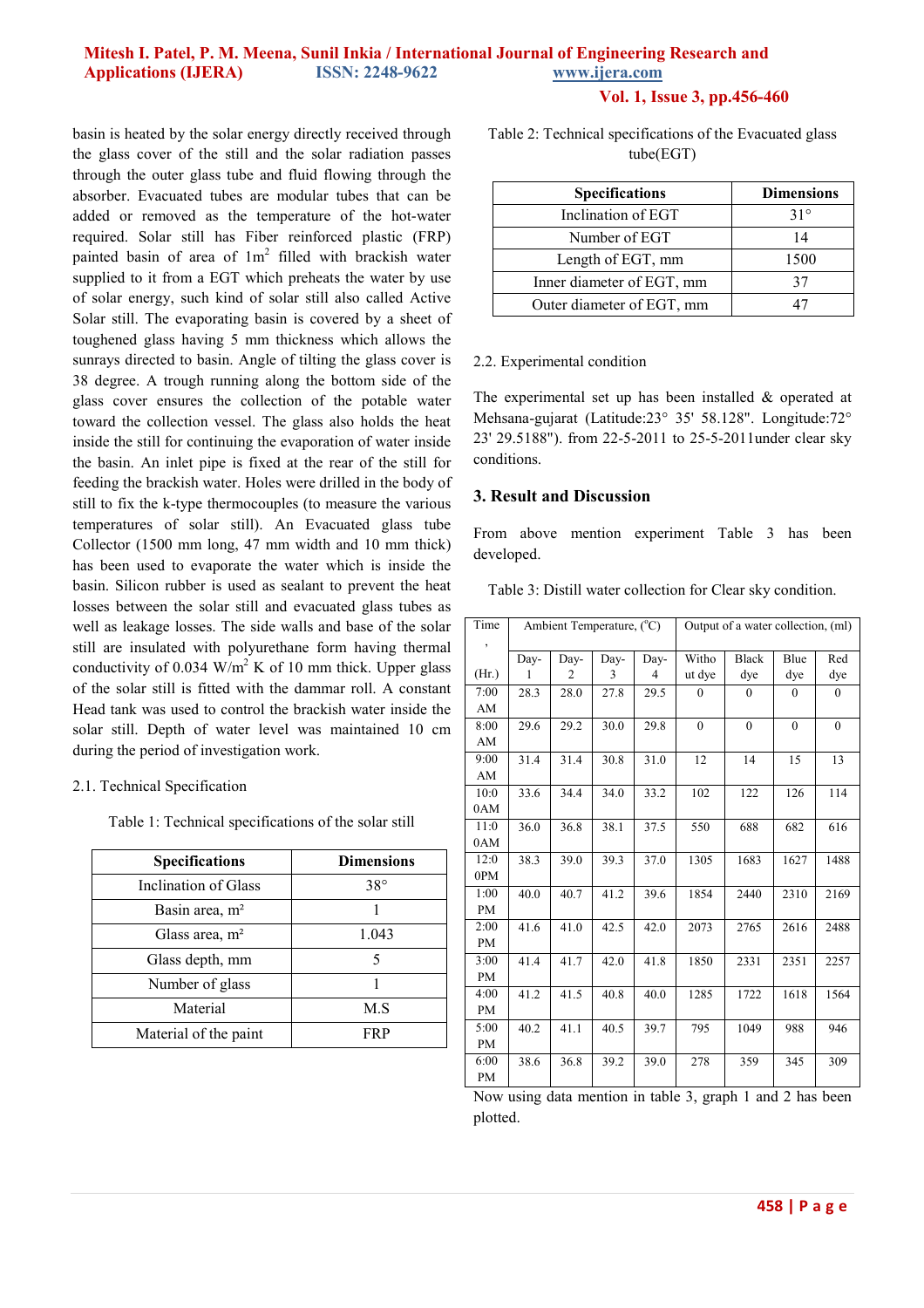### **Mitesh I. Patel, P. M. Meena, Sunil Inkia / International Journal of Engineering Research and Applications (IJERA) ISSN: 2248-9622 www.ijera.com**

**Vol. 1, Issue 3, pp.456-460**







Graph 2: Ambient temperature Vs. Time.

The above plotted graph 1 shows that by using black dye maximum output can be obtained, further blue, red and shows output in descending order.

Table 4: Effect of dye on daily distillation.

| Dye          | Daily productivity for 10 cm | Productivity |             |
|--------------|------------------------------|--------------|-------------|
| used         | With dye                     | Without dye  | increase in |
| <b>Black</b> | 13173                        | 10104        | 30.38       |
| Blue         | 12679                        | 10104        | 25.48       |
| Read         | 11963                        | 10104        | 18.40       |

Graph 3: Total water distillation using different dyes.

raph3 is plotted by using data of table4 and it shows that tal water distillation capacity increased in case of black ye with respect to pure water without any dye is 30.38%.In ase of blue and red 25.48% and 18.40% respectively.

## **4. Conclusion**

 $\sum_{25/0.5/2011}$  on the basis of above experiment, the following conclusions re drawn<sup>.</sup>

- Increase of 30.38% of the productivity was observed with the presence of black dye in water for solar still containing saline water up to a depth of 10 cm.
- Black and blue dyes are most appropriate for increase in the productivity of the still.
- For water depths larger than 10 cm, the productivity with and without dye appears to be independent of the depth.
- Marginally better performance was noticed for the small depths of water with the use of dye.

#### **References:**

- [1] El-Sebaii A.A., Yaghmour S.J., Al-Hazmi F.S., Faidah A. S., Al-Marzouki F.M. and Al-Ghamdi A.A., *Active single basin solar still with a sensible storage medium, Desalination, 249*, 2009, 699-706.
- [2] Bhagwan Prasad and G. N. Tiwarl, *Effect of glass cover inclination and solar distillation system parametric studies of concentrator-assisted, International journal of energy research, Vol. 20*, 1996, 495-505.
- [3] Boukar M. and Harmim A., *Effect of climatic conditions on the performance of a simple basin solar still: a comparative study, Desalination, 137*, 2001, 15- 22.